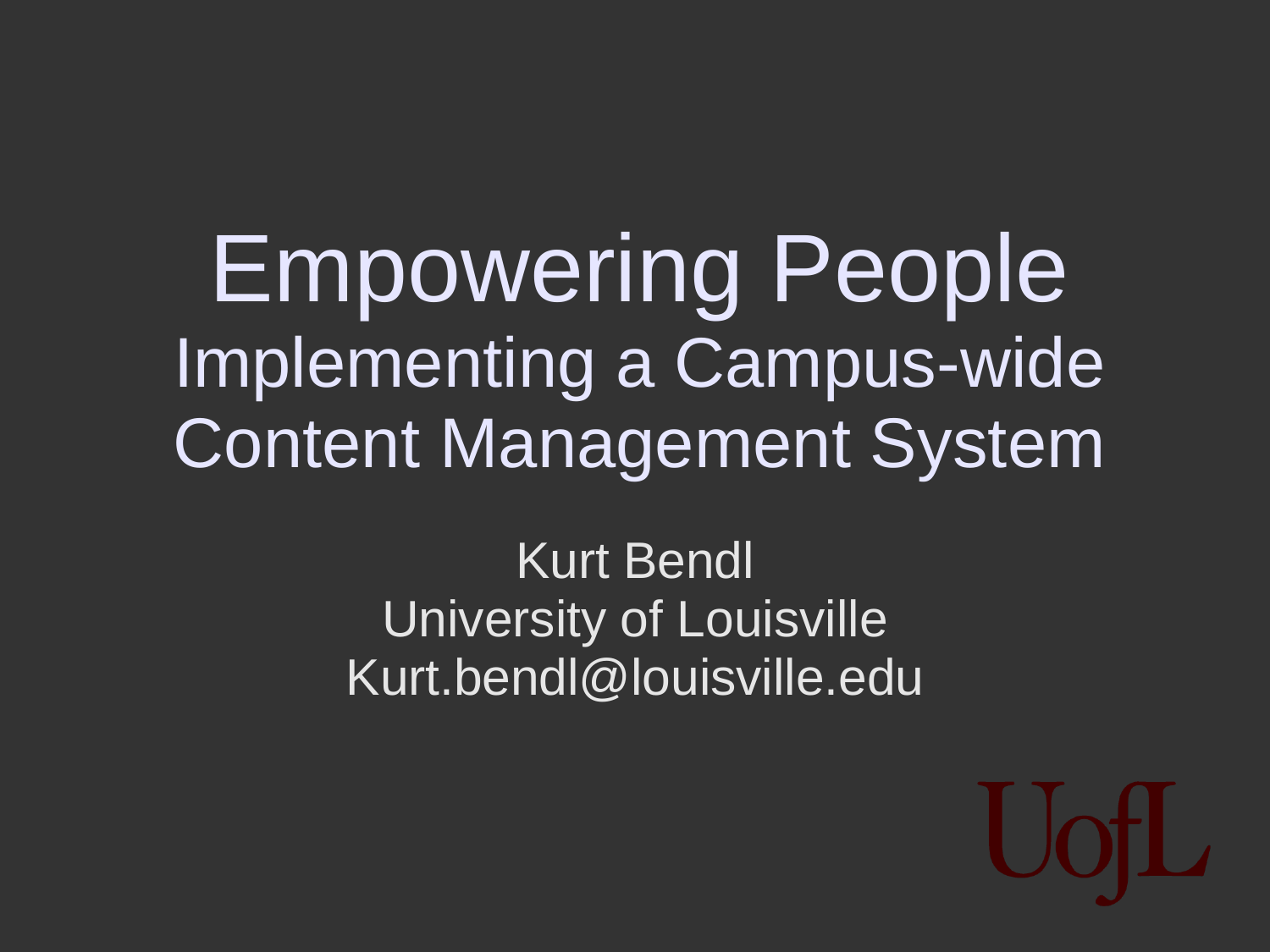## **Overview**

- How UofL got buy-in on a campus-wide CMS (and how you can, too!)
- UofL's current production environment
- What's working / What are the problems
- Discussion

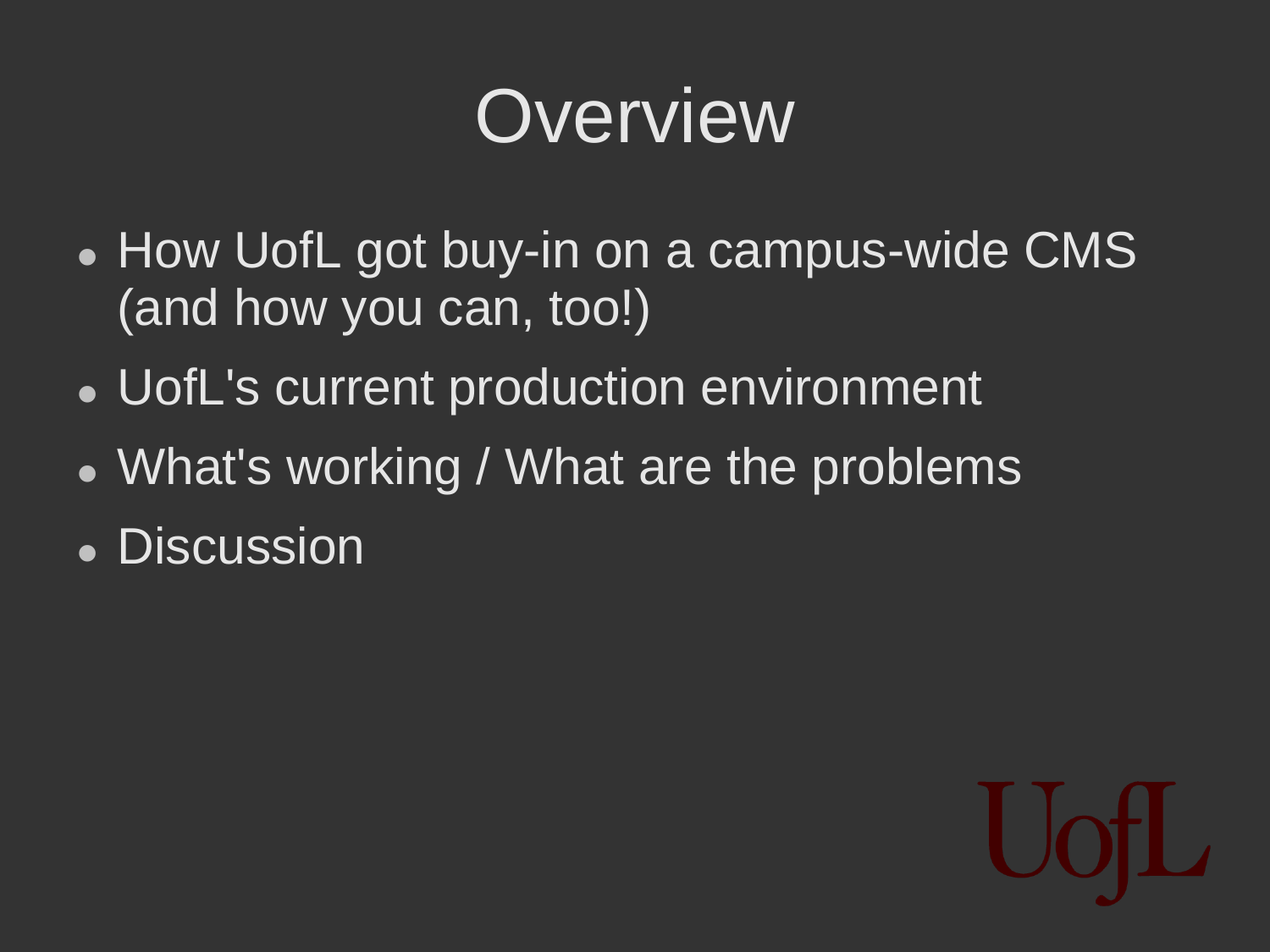## Problem

- Ransom note web sites No Institutional identity
- Embarrassing / out of date information
- Site is hard to navigate
- Wasting time / money / creating anxiety
- Supporting ancient sites and unix permissions = support and security nightmare!

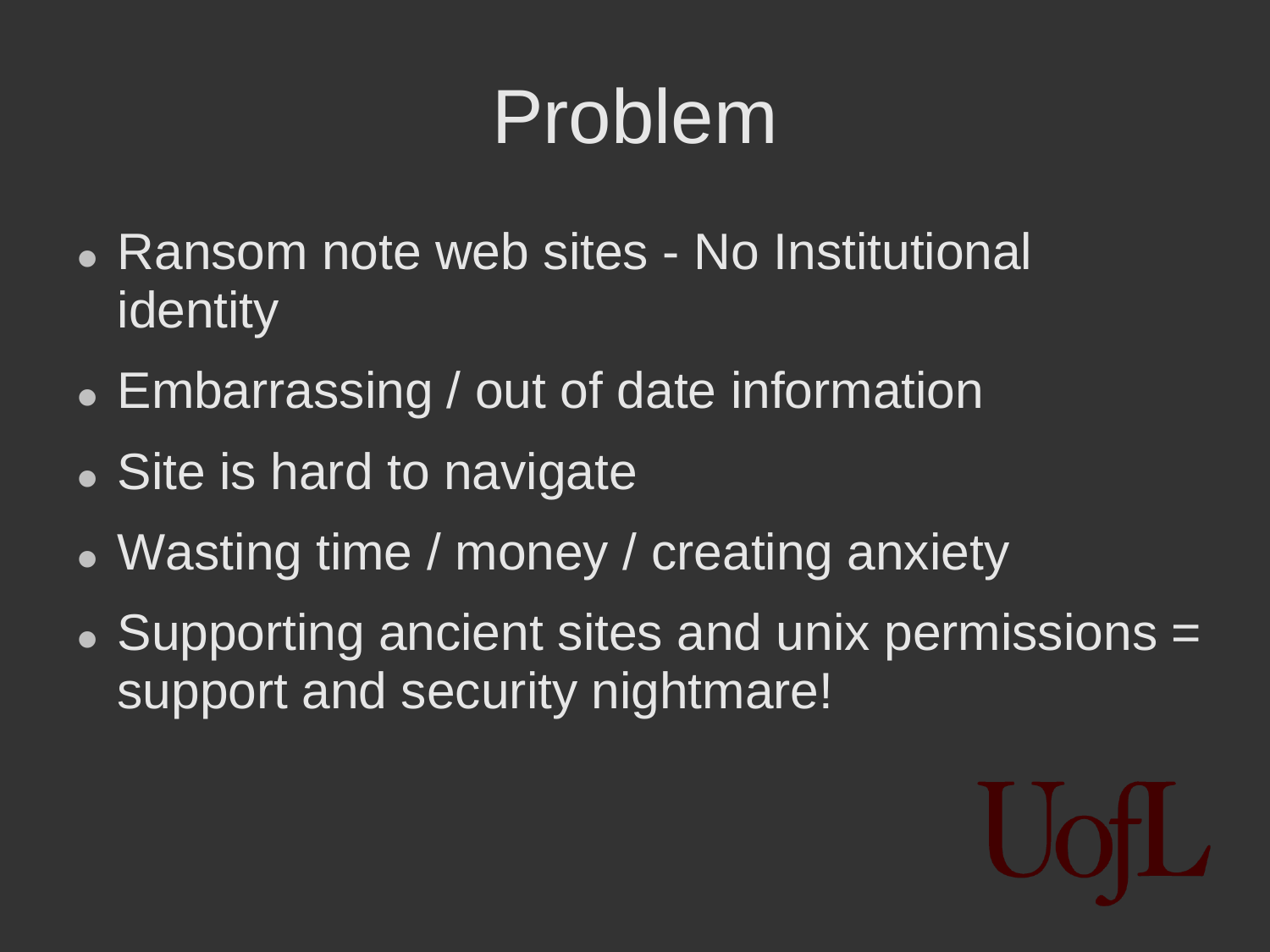## The Real Problem

*Your* real problem is...

# *you want to implement a CMS and make everything better*

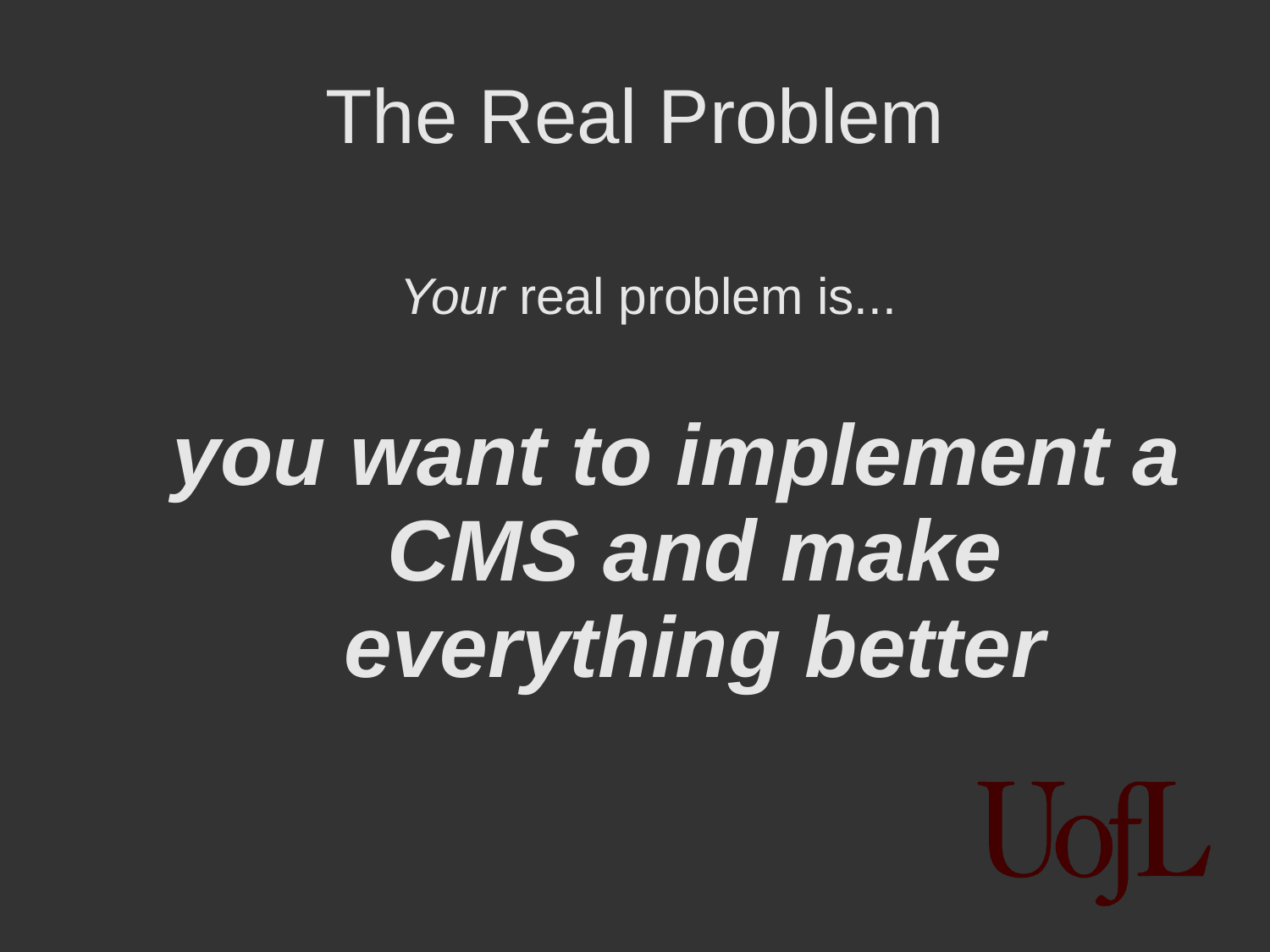## **Solution**

- Pick a great CMS (For example, Plone)
- Pitch
- Pitch Pitch Pitch Pitch

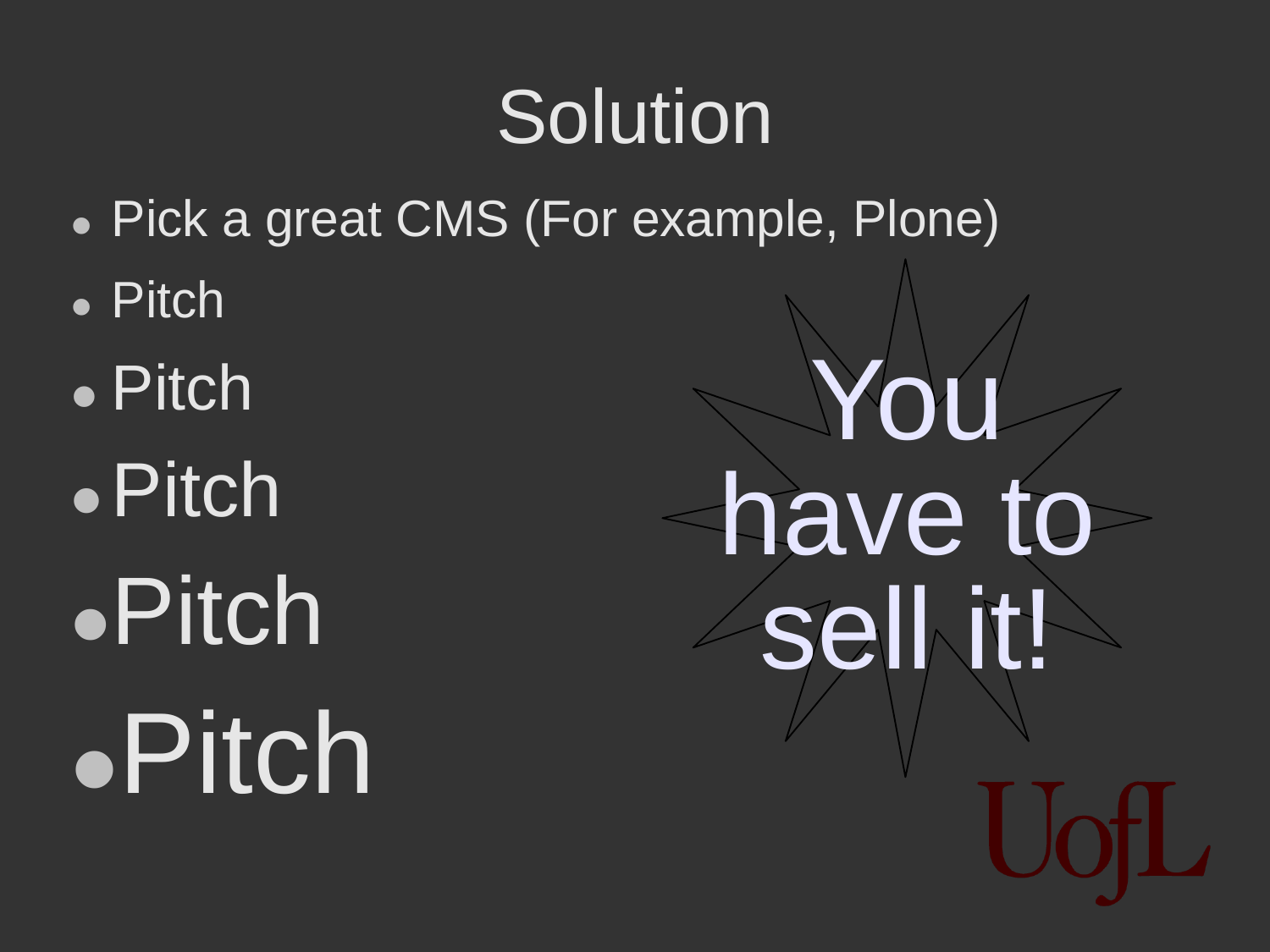## The Pitch

- Be excited! Sell the fantasy!
- Tell everyone, everywhere
- Pitch it again, and again, and again

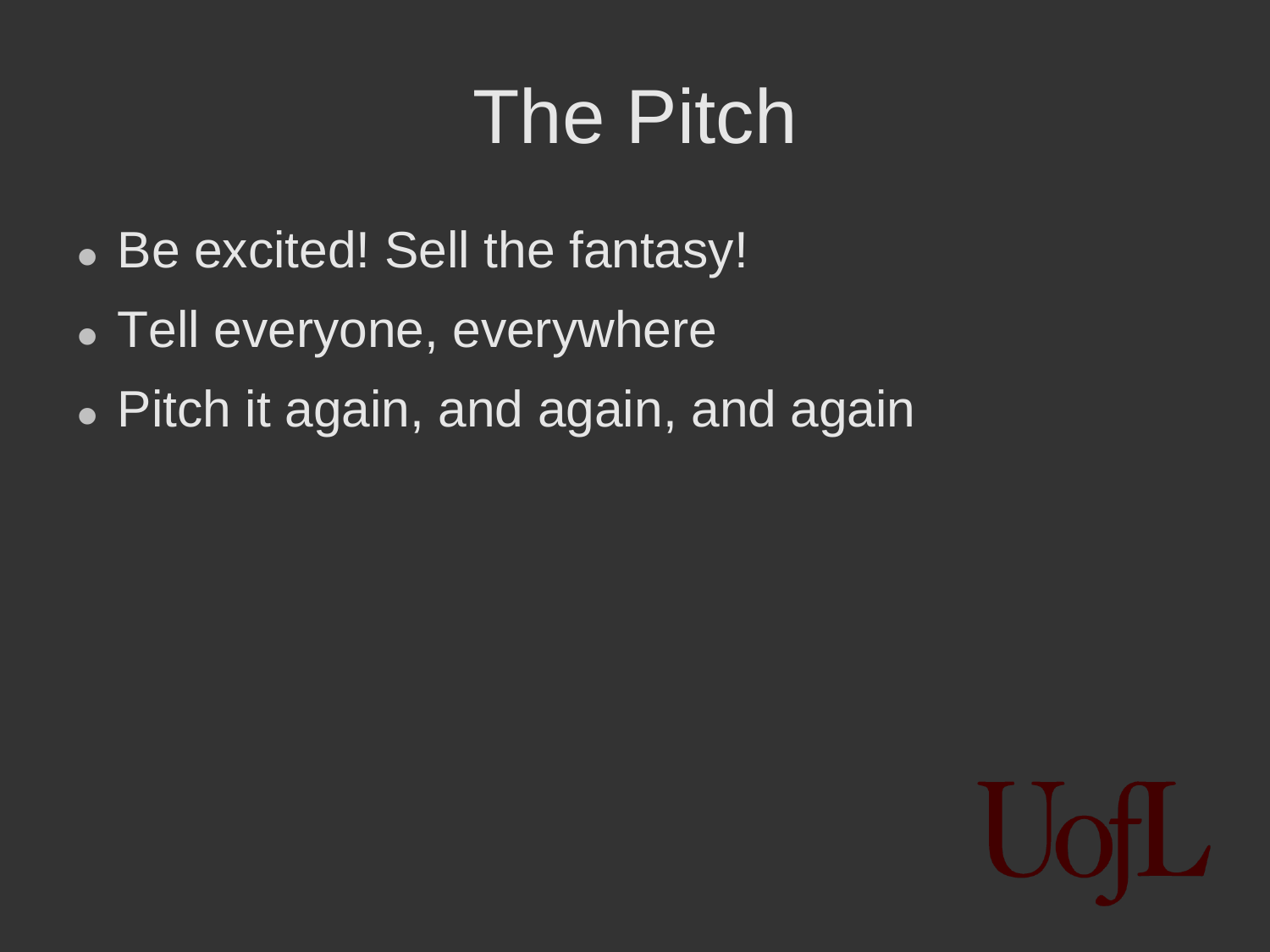## Be a Magician

- Edit some text
- Add a calendar
- Turn on an image gallery
- Build a form
- Process credit card payments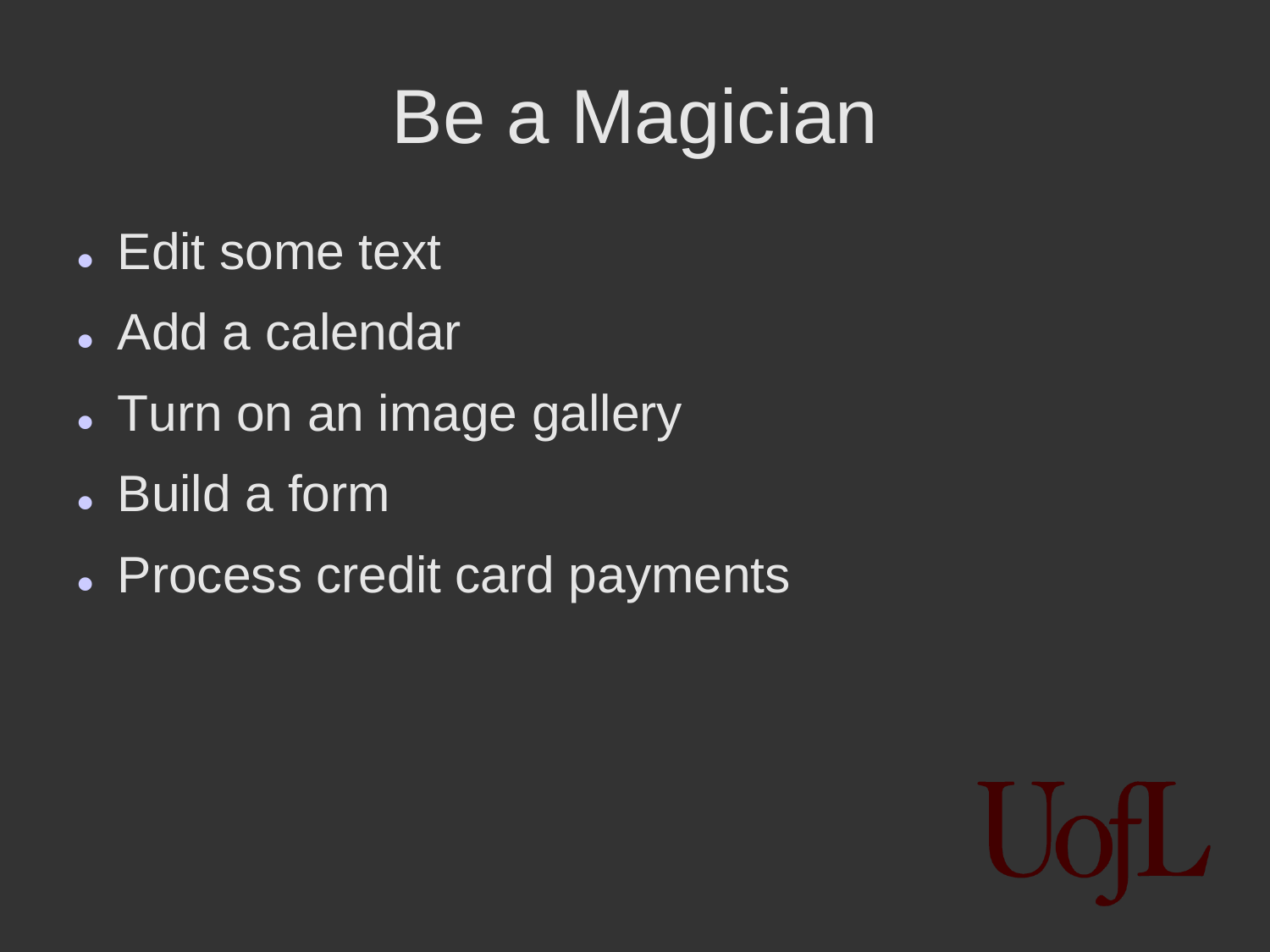# Seize Every Opportunity

- Security audit
- Institutional branding campaign
- Updating ancient hardware / processes
- Accessibility WCAG ADA Section 508
- Casual meetings and conversations
- Show end-users something better
- Lunch!

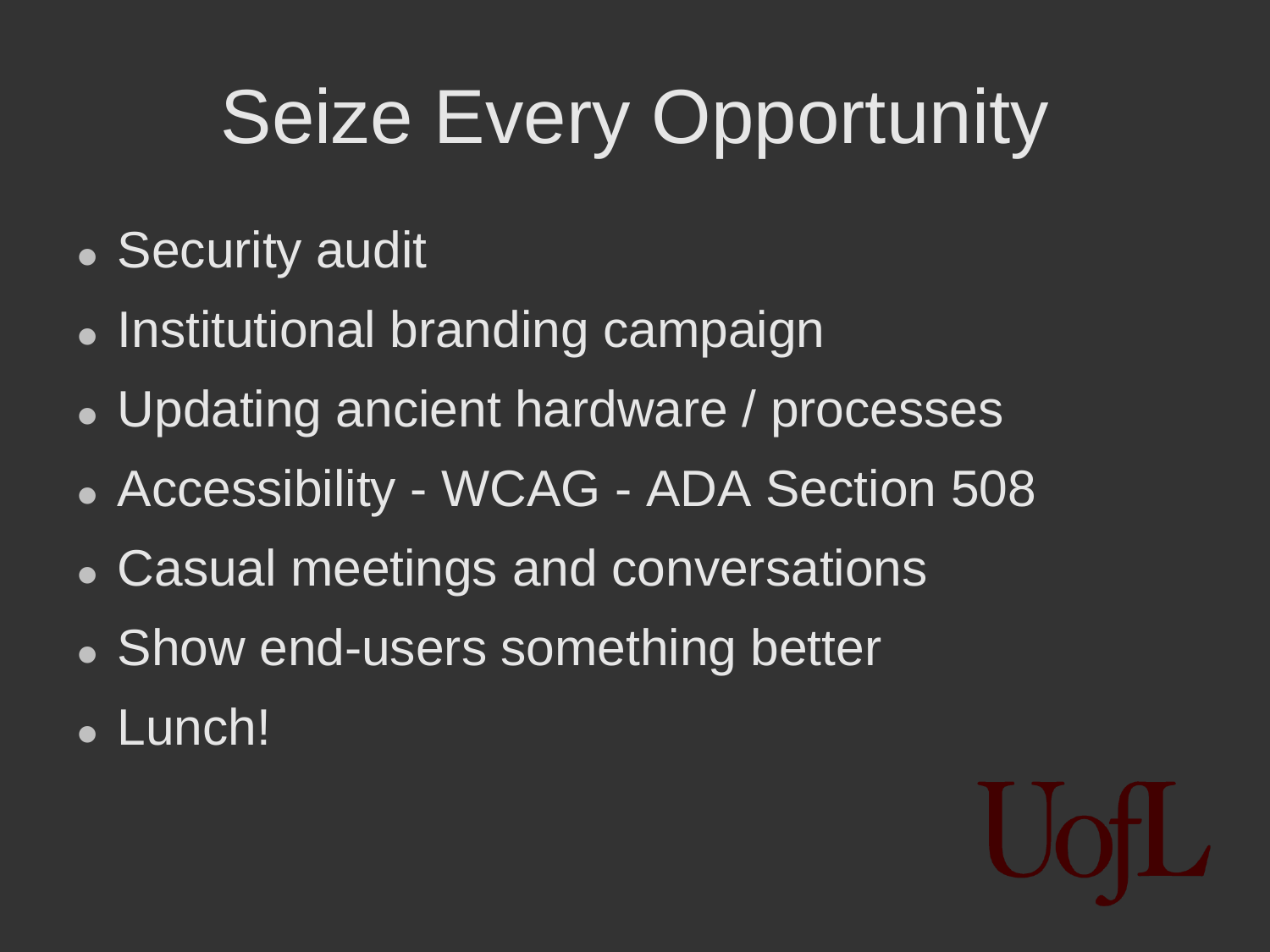## Know the Obstacles

- e.g. Other products (Microsoft is everywhere!)
- Entrenched departmental developers
- Some people don't adapt well to change

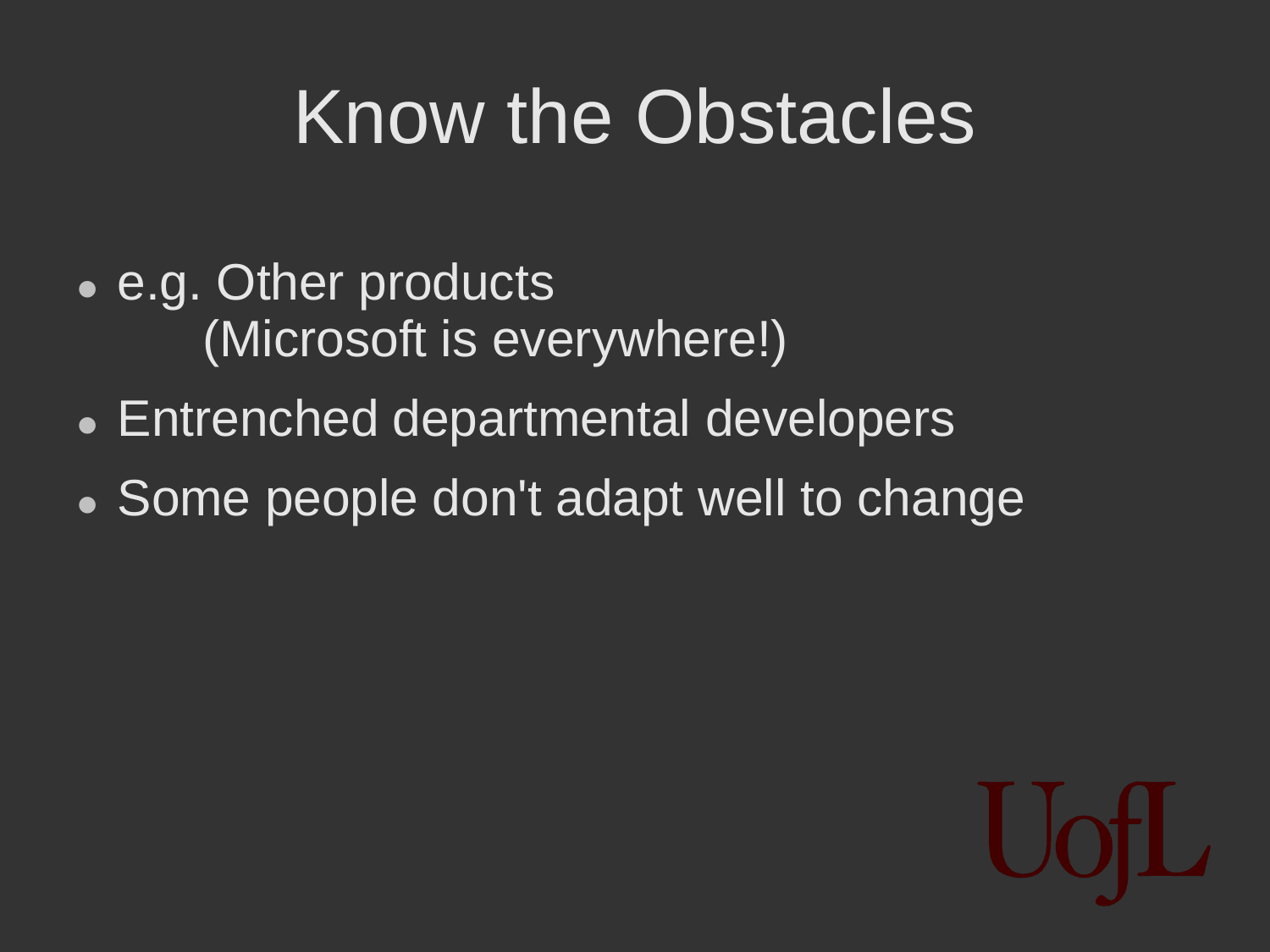## It's Your Fault!

- Be the champion, or find one (or more!)
- Breed evangelists and help them
- Start a mailing list and users group
- Get some muscle (administration)

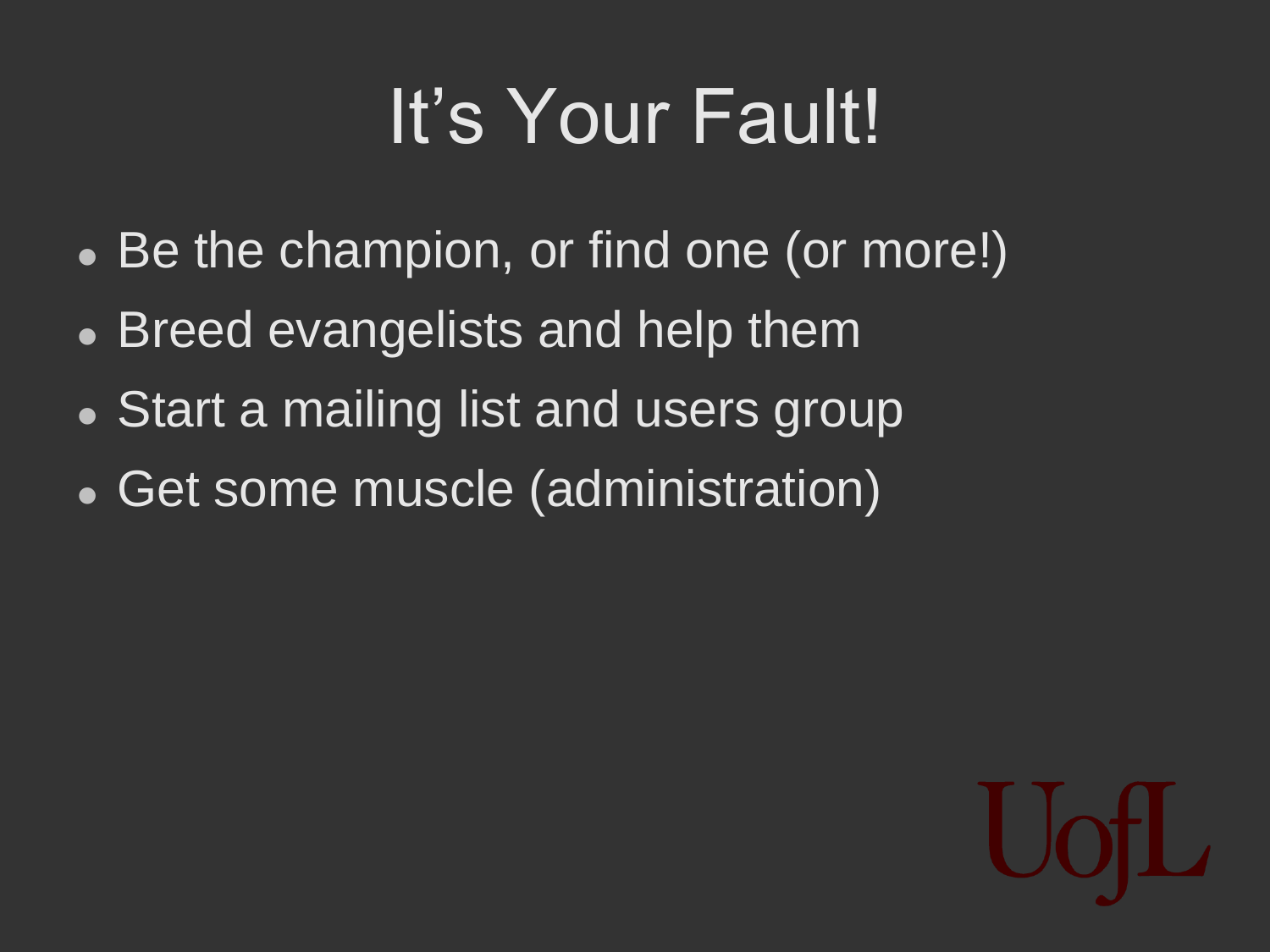## Essentials to a Successful Deployment

- Be marketing's best friend
- Build on-campus relationships
- Sweat the big stuff first
- Be honest, don't over commit or under deliver
- Listen
- Be enthusiastic!

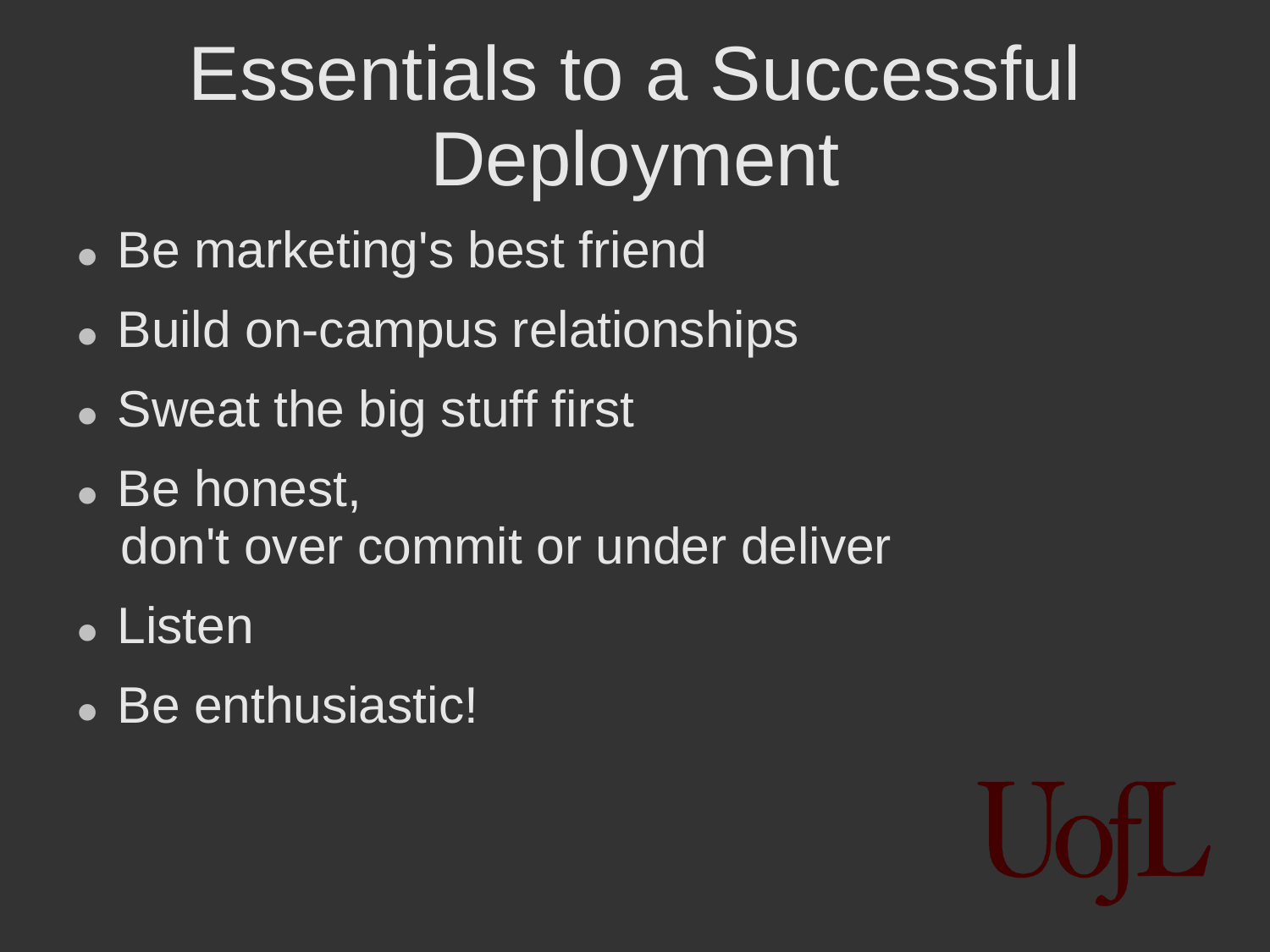## UofL's Goals, Projections, and **Metrics**

- Decommission old web servers (2006-2009?)
- Move all (IT housed) sites to Plone

| Pages                       |  | 55,000  | 11,000 |
|-----------------------------|--|---------|--------|
| Files, etc.                 |  | 280,000 | 14,000 |
| <b>Custom Apps</b>          |  |         | 4,100  |
| infrastructure Apps         |  |         | 3,200  |
|                             |  |         |        |
| Est. Migration Hours 32,300 |  |         |        |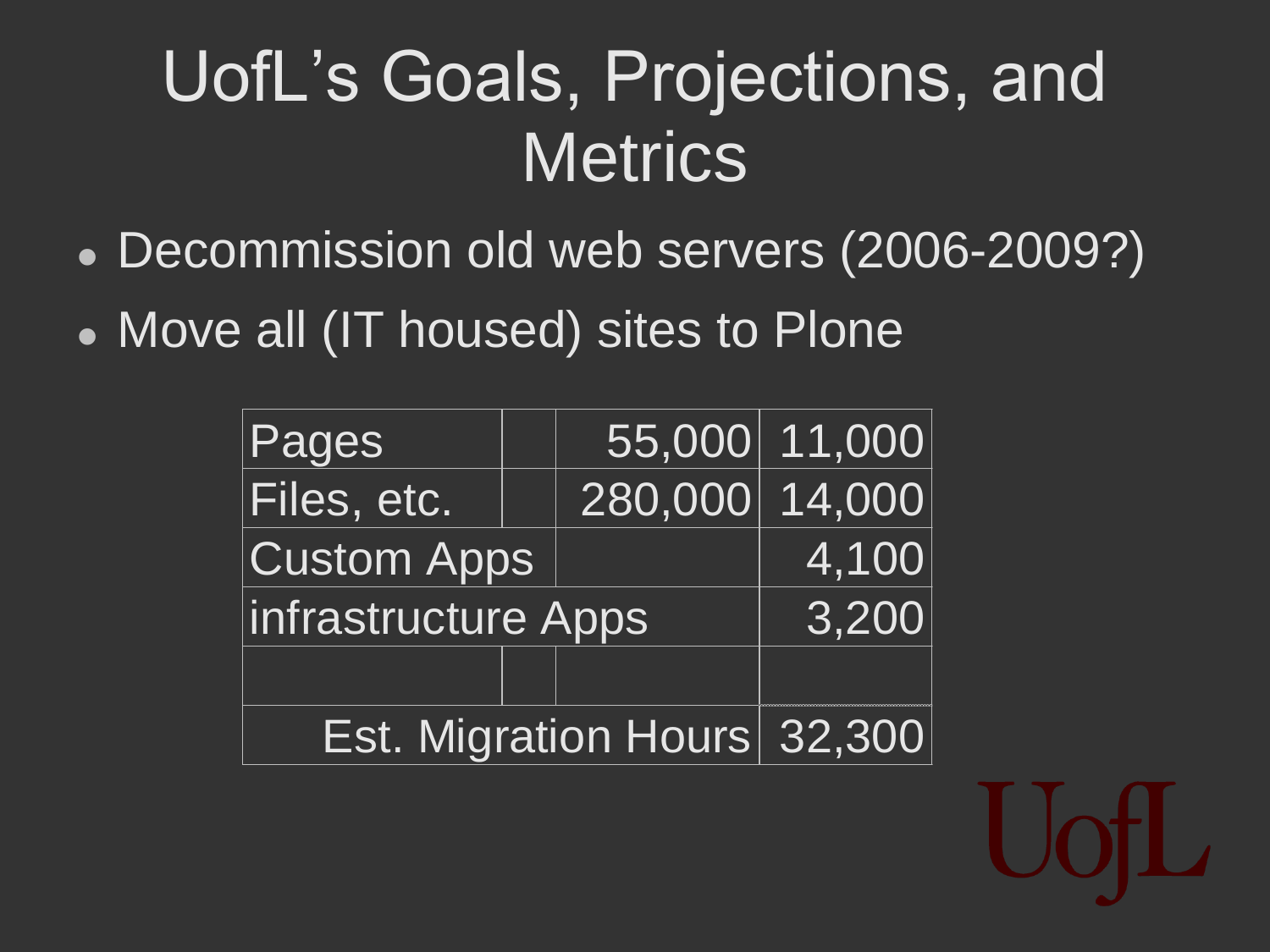## UofL's Current Status

Approx:

- 90 live Plone CMS sites
- 50 student organizations
- 120 "staging"
- 200?-300? still static

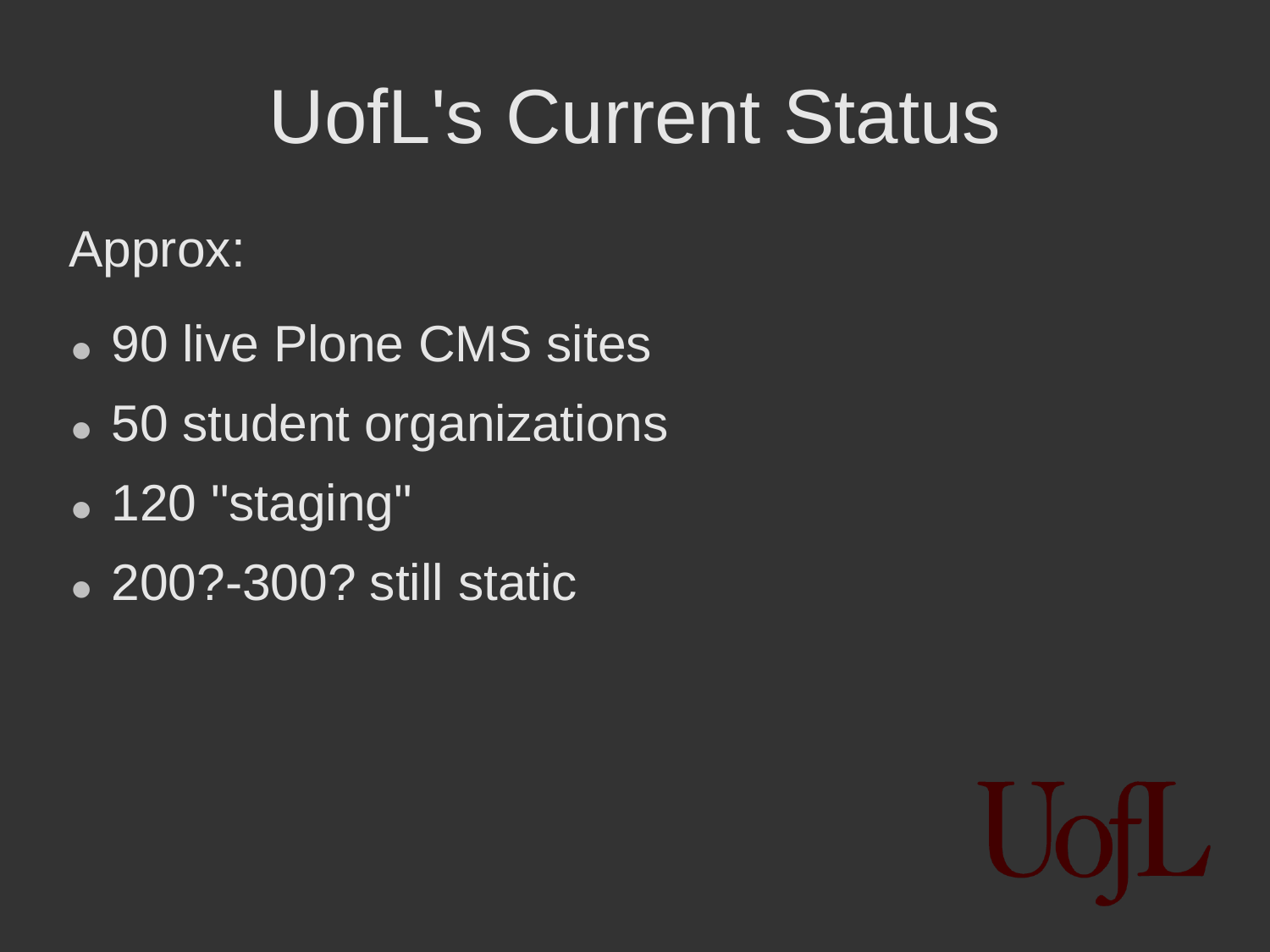## Current Issues / Lessons Learned So Far

- Changes in management may be hazardous to your health.
- Mars Needs Coders! Get the right staff
- The site is free (customizations are not)
- Support / Docs / Training +1
- Horsepower != Performance

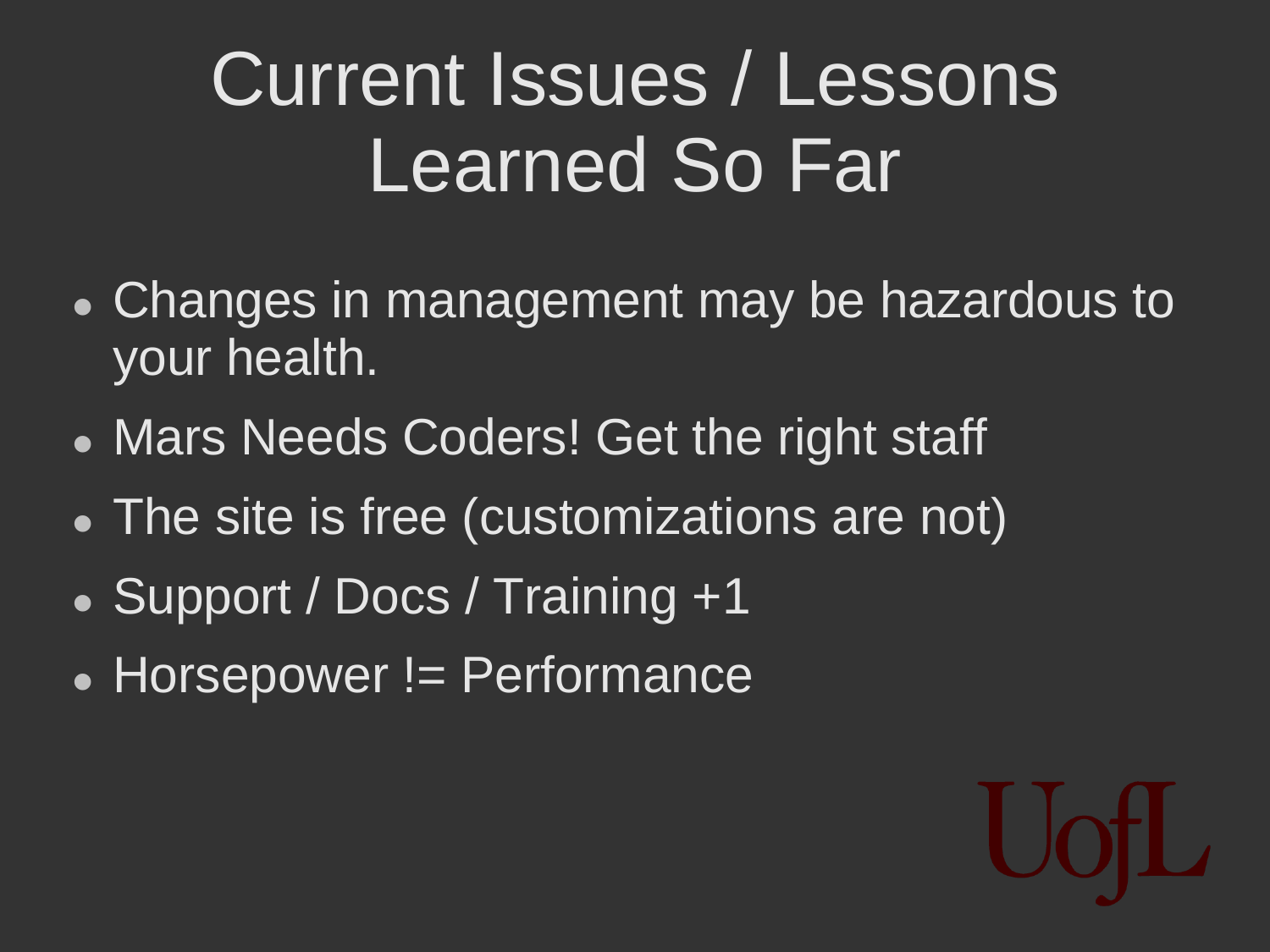## UofL - Current Production Environment

#### • Plone 2.5.3

- Custom Products / extensions (blob, skins, custom navigation, SubPlone, work flows, quota, homepage, person directory, content portlet, PFGPaymentField,MediaFolder)
- apache squid pound clients
- IBM Blades, SAN and NAS storages

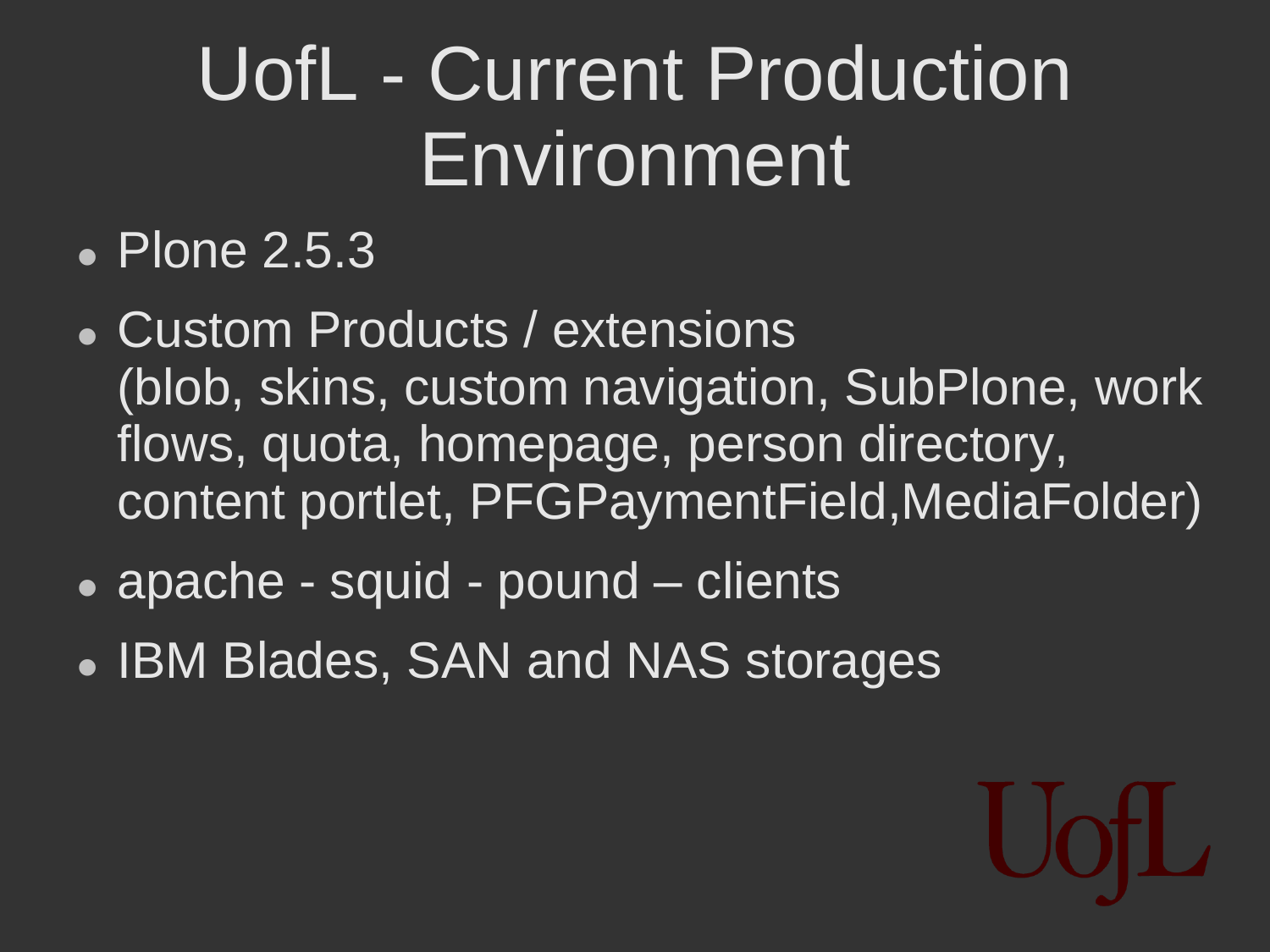### **University of Louisville Current Plone Environment**

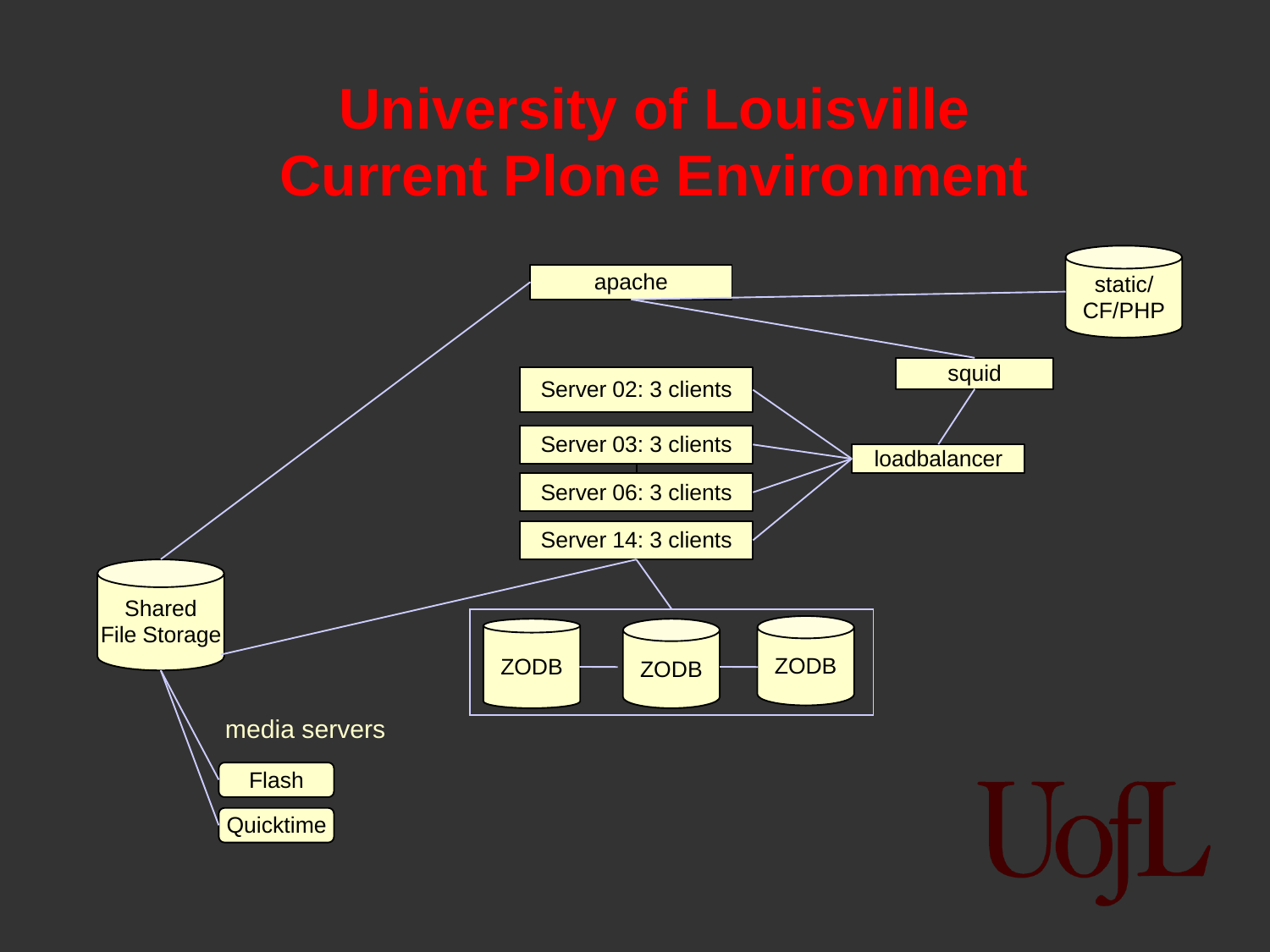## What works<sup>'</sup>

- $\bullet$  Training  $+1$
- Lightly trained users are actually doing their own updates (mostly) +2
- Software fixes +1
- Users still have basic user issues +1-1
- $\bullet$  Kupu (1.3.9 vs 1.4.x) vs FCK
- Enfold Desktop 3.x rules (when it all works)
- PloneFormGen rocks!

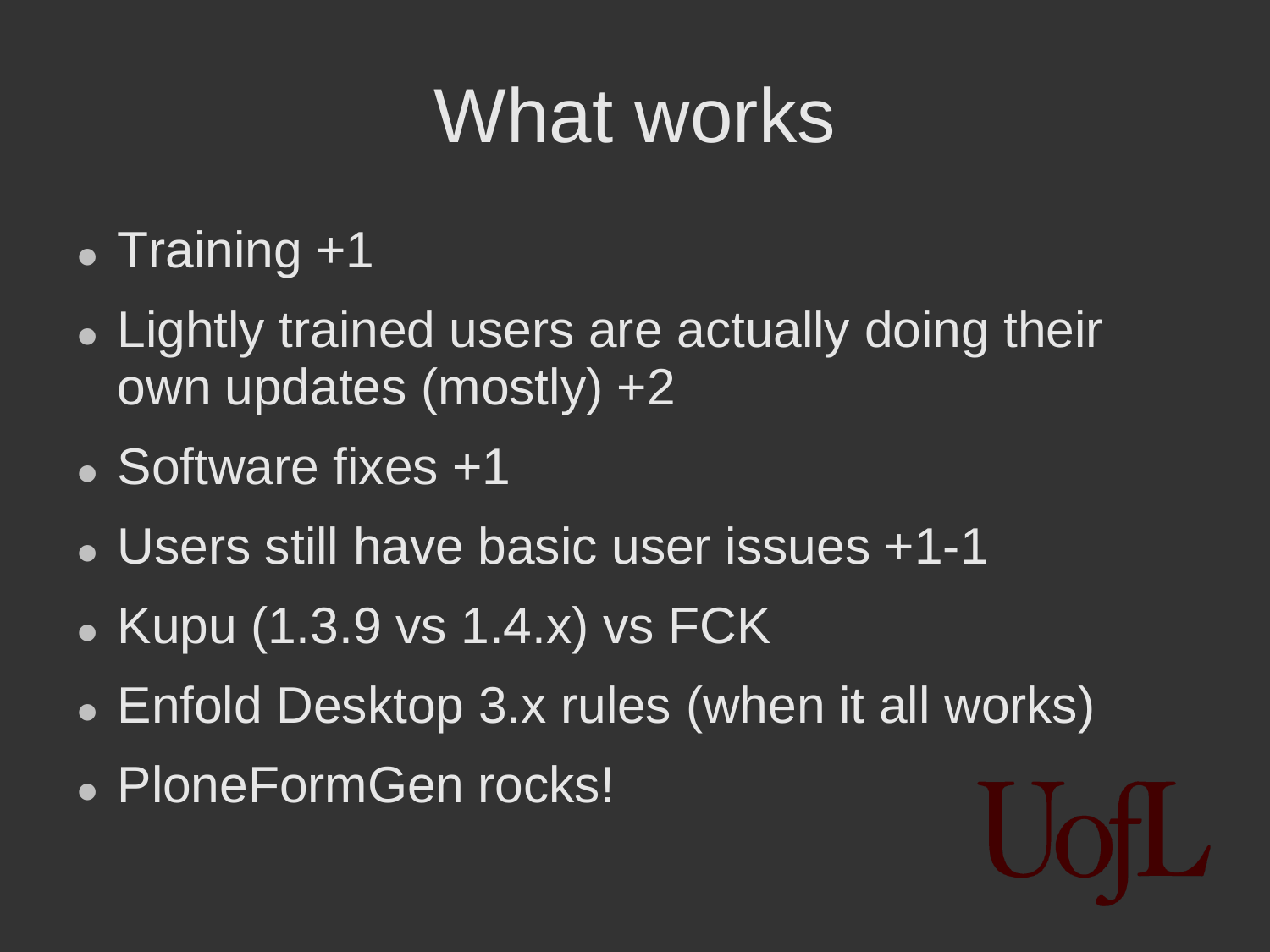## Current Problems

- Training /growing developers is difficult
- Migration to Plone 3 will be tricky
- Performance optimizations
- Performance on writes is terrible
- Power users on Macs want access
- Too much work, not enough people
- Users want more….

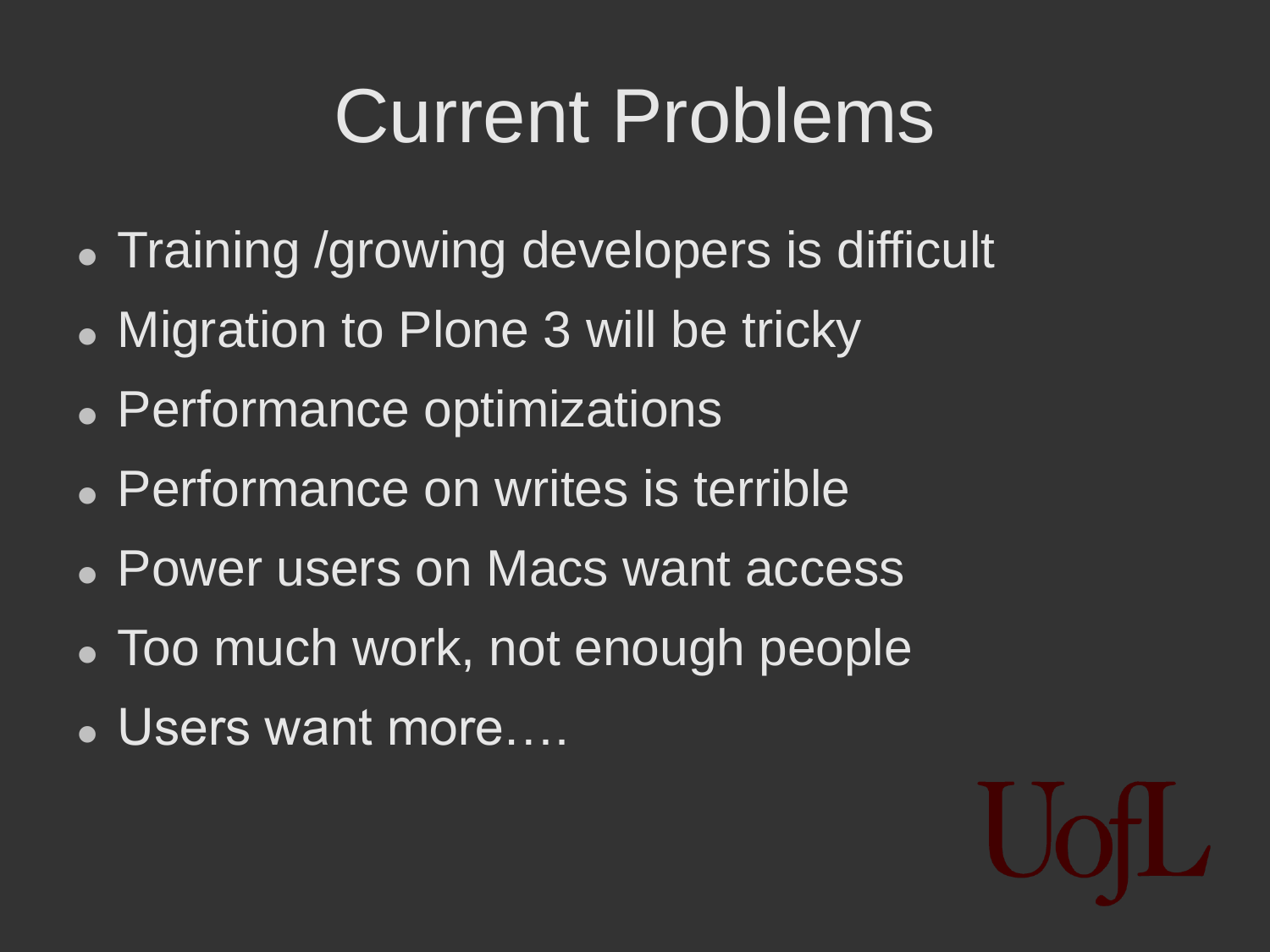# Contact me

Kurt Bendl [kurt.bendl@louisville.edu](mailto:kurt.bendl@louisville.edu) 502-852-5619 KurtB irc.freenode.net